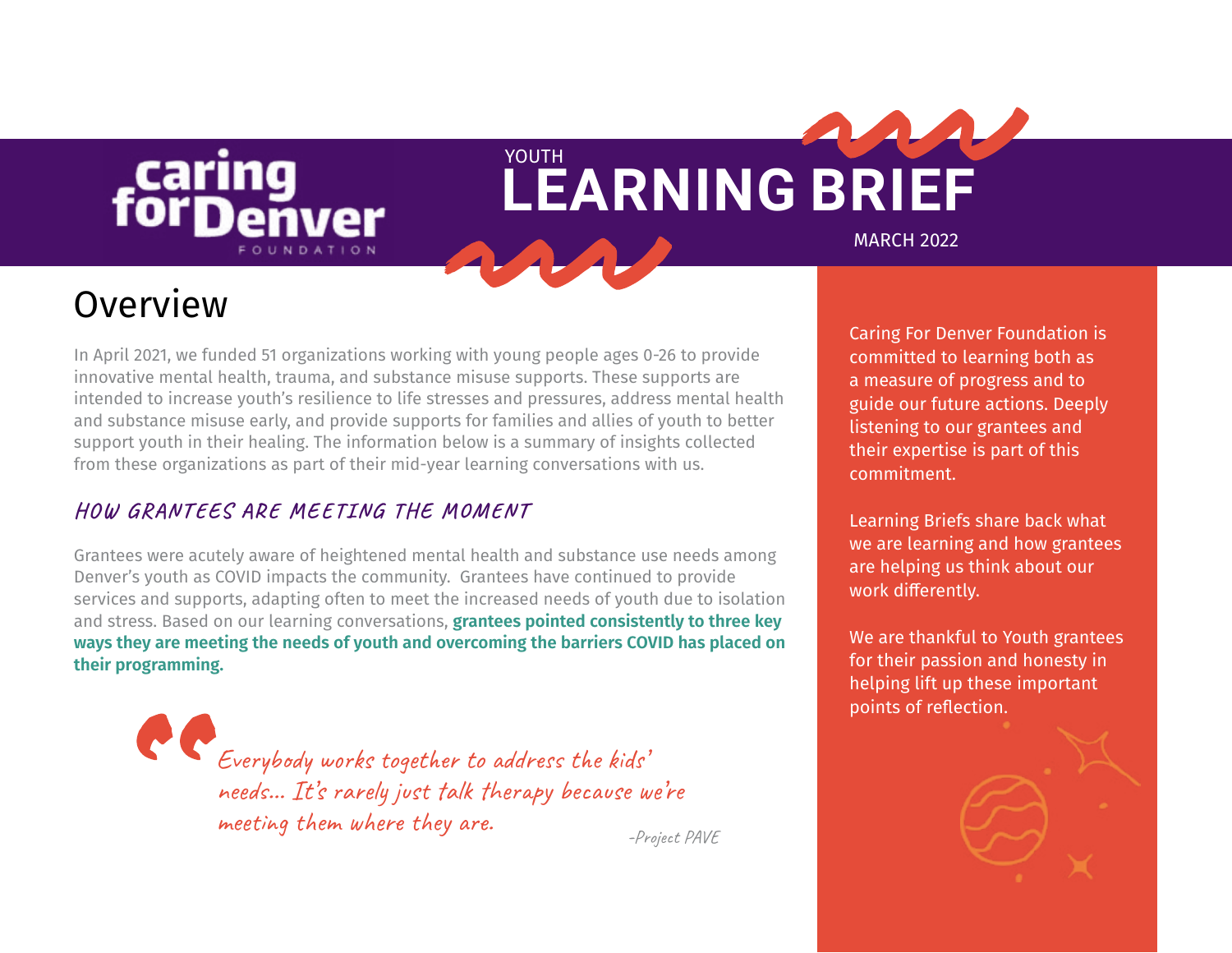# **#1 T R U S T, C O N S I S T E N C Y, F L E X I B I L IT Y**

Grantees told us **building trust with youth is one of the most essential aspects to successful interventions.** Many stressed that they built trust with youth by providing a safe space and reliable, supportive relationships with adults. Grantees also talked about building trust through supporting youth ownership for program activities and adaptations. Generating a sense of ownership heightens trust and increases youth engagement.

Flexibility was also important, both in how programs were delivered and for addressing youth's needs in the moment. While virtual activities were an important tool for staying connected during the initial phases of the pandemic, most grantees told us their virtual activities were less successful than in-person. Many youths did not have sufficient access to reliable technology or space to participate in programming. When youth were able to attend online, they engaged less, and it was difficult to know what resonated with them. For many, **returning to in-person programming was essential. Grantees recognize that the youth also want to be in spaces together.** 

We take the time to build trust with these youth. That alone is a process... We invest in them to get them to open up and talk to us, then we can learn more about how to support them. - HEAL Denver Collaborative



**Caring for Denver Foundation Learning Brief: Youth | 2**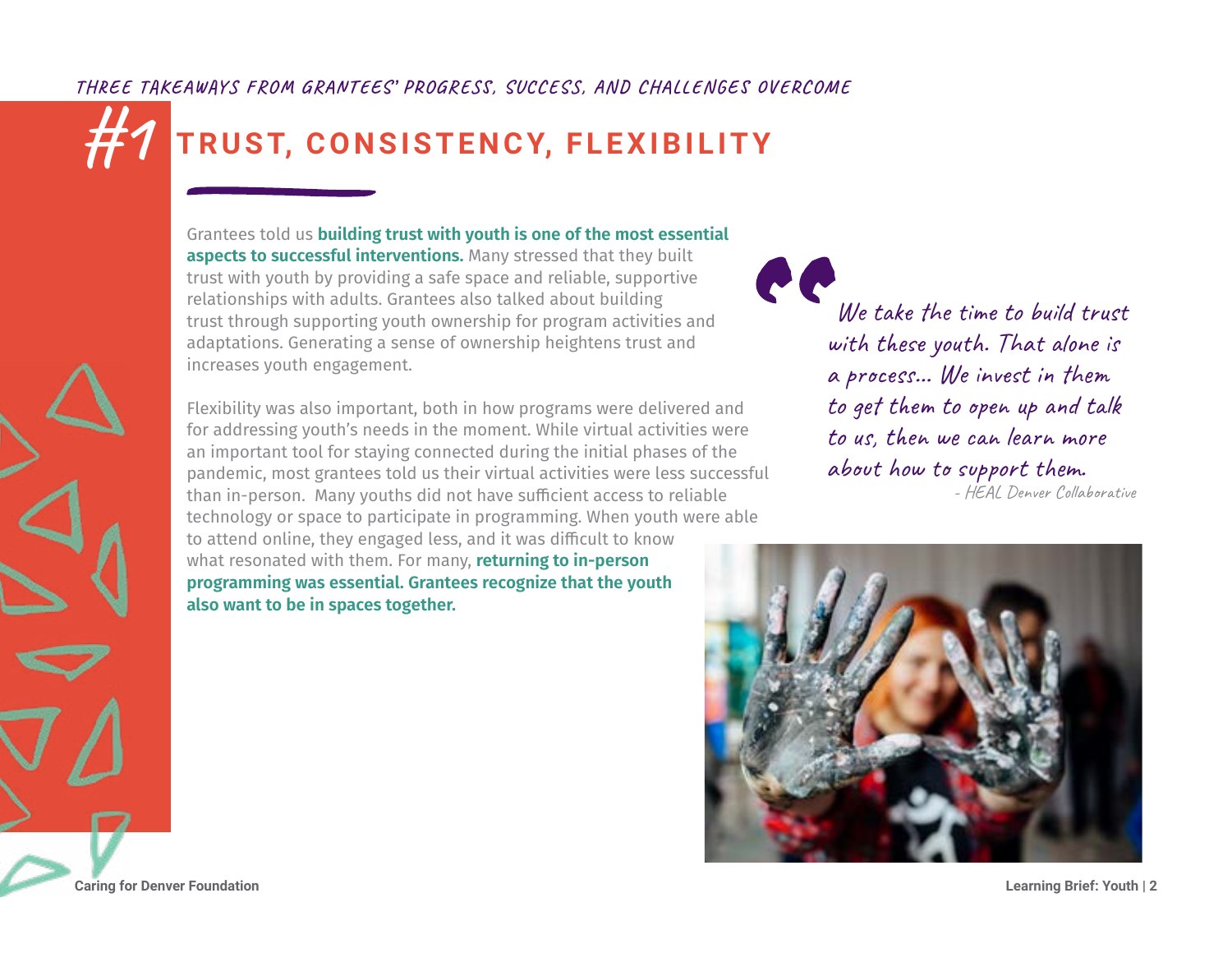# **#2 INTEGRATE AND COLLABORATE**

To address new and expanded behavioral health needs caused by the pandemic, grantees emphasized the benefits of having staff able to address mental health needs incorporated into places youth already are. For some, this meant locating licensed therapeutic staff in schools or program buildings. Others ensured trained staff were available to address mental health needs as part of program activities. **Having trained adults incorporated into programming allows for needs to be met in the moment, which reduces wait times and silos of care.** 

The integration also contributes to trust because these trained staff and care providers are already familiar to the youth and are operating in a known safe space. Incorporating therapeutic services into existing programming also facilitates the use of alternative therapy approaches, which grantees feel youth are more likely to use. For some grantees this comes in the form of equine therapy, social-emotional learning conversations in the classroom, or art therapy including poetry, podcasts, theatre, and music.



Being able to offer services that are not just sit and talk therapy, because most of them reject that… being able to offer it in a way that is therapeutic, but not really saying you are in therapy. - Star GIRLZ Empowerment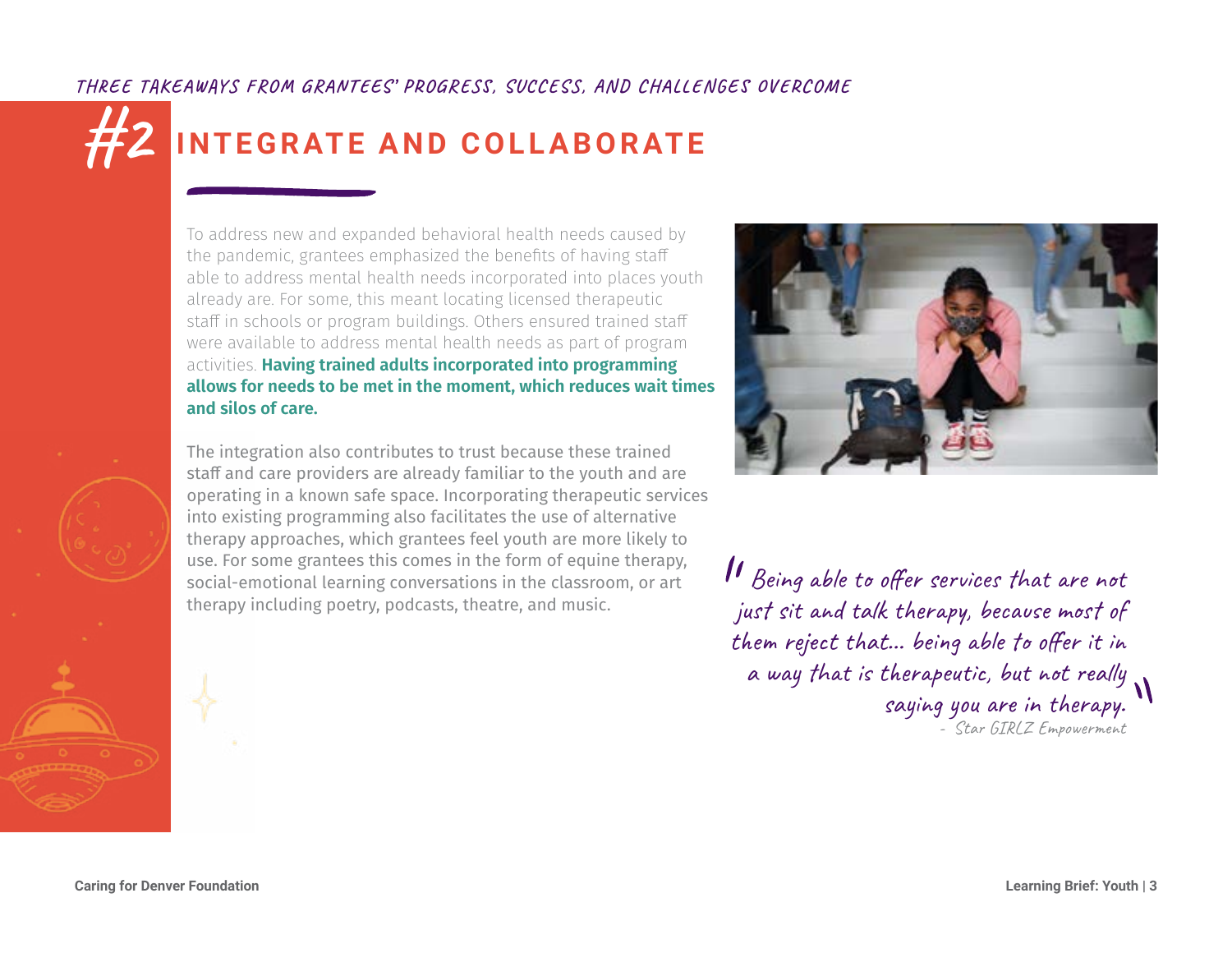CONTINUED

## **#2 INTEGRATE AND COLLABORATE**

When kids need support, they need support in that moment. They may not need support three weeks from now, in a building outside of their school when they have an appointment to see a therapist. If we can reach them in the moment they have the need and support them through whatever is happening, we can get them back into their academic setting rather than having them spiraling out and leaving for the rest of the day.

- Girls Athletic Leadership Schools Denver

Grantees also discussed **collaborations as a necessary response to the new and increased need for therapeutic services.**  More agencies are looking for places to refer youth, so community-based programs are seeing increased interest in their services. For some this created a need to quickly build referral systems after developing enhanced screening or increasing capacity in their programs. Grantees also recognize the critical role schools play in youth health and see successful collaboration with them as an essential way to address mental health and substance misuse needs. While schools have



limited or restricted volunteers due to COVID, several grantees prioritized building and maintaining strong relationships to work within them in the coming years. Grantees noted that schools, and the people who staff them, are still struggling with the weight the pandemic has put on them, and many haven't had the capacity to re-engage with outside programming.

While focusing on integration and collaboration has many benefits (like reduced care silos and wait times as well as increased comfort and trust with care), **workforce capacity remains a critical barrier for many grantees.** Challenges include limited candidates meeting job qualifications, increased pay expectations, and effectively preparing candidates for what to expect in high-intensity work. Some grantees also emphasized the additional time it takes to hire someone with a strong relationship to the community and culture, recognizing that provider fit is essential. Notably, several grantees mentioned an increase in requests for therapists of color among their participants. There were additional disruptions to partnerships caused by staff turnover. To overcome these ongoing barriers, grantees emphasized the importance of having the flexibility to be creative and adapt the work to manage staffing shortages.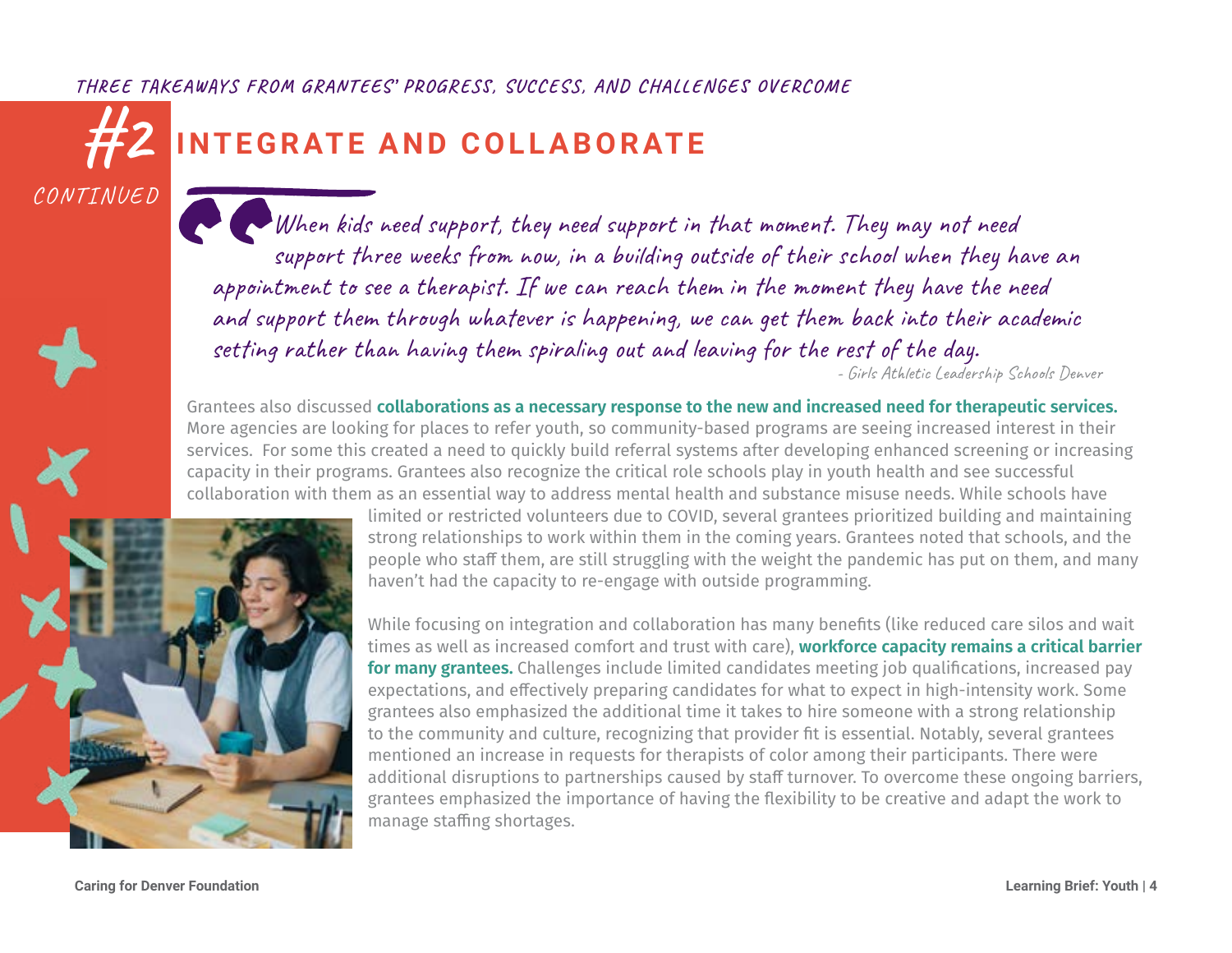## **#3 EXPAND HEALTHY CONNECTIONS AND RESOURCES**

**Building trust and connection with the parents and caregivers of youth participants is an essential element of many grantees' success with youth.** Some grantees purposely include activities for parents and caregivers to participate with youth. Others expanded their outreach and connection points with caregivers as a part of their program. For many grantees, engaging caregivers is one way to improve retention of youth in the program. They also note that parents and caregivers who themselves learn and apply program skills are a critical asset for expanding youths' opportunities for social and emotional development.

Beyond caregiver engagement, many grantees emphasized the growing intensity and diversity of youth's needs right now. Because these organizations and staff are trusted, the support they provide to youth has needed to extend beyond what their program typically offers. Many grantees are working to be responsive to other critical issues the youth are experiencing like hunger, school stress, and added responsibilities at home. Beyond needing additional sources of funding or referral options to help

address these needs, grantees also talked about needing resources for staff self-care during this time so that they can continue to be healthy and fully support the needs of the youth they are serving.



We knew parental involvement was extremely important and that working with newcomer communities would pose extra barriers in communication. But even after we accounted for this in our plan, we were surprised by the depth to which we needed to reach out to parents… We have increased the number of hours that we pay for someone to call caregivers and parents every week to ask them what is going on and how are they doing.

- Women's Wilderness

**Caring for Denver Foundation Learning Brief: Youth | 5**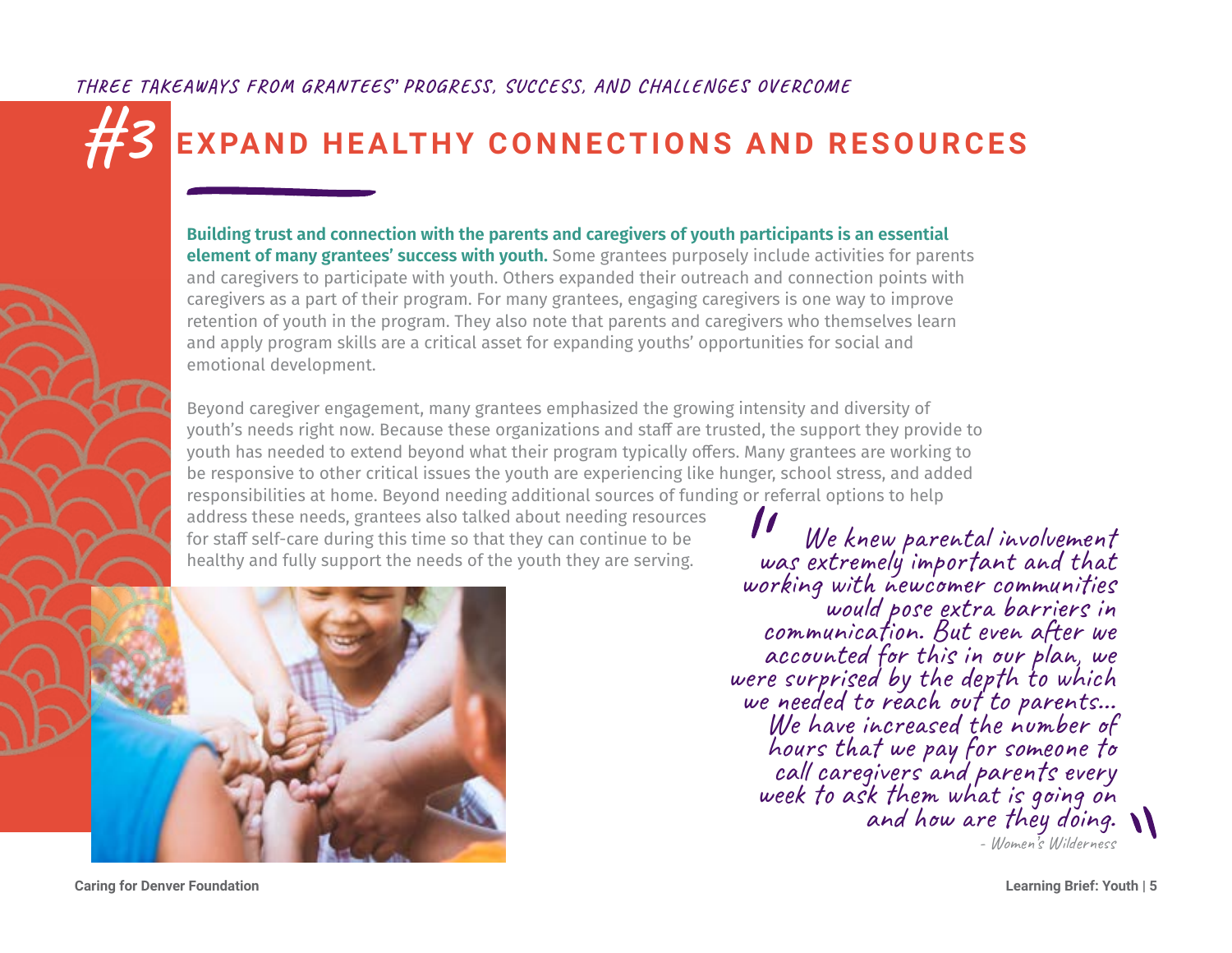

Having space for kids to go throughout the entire pandemic has been extremely healing. A space for them to be able to let out all of the tension and have good ways to express themselves... That's something that makes the Center unique. We are so focused on mental and emotional health. It's just always at our core. -Sun Valley Youth Center

م<br>م **EXAMPLES OF FUNDED ACTIVITIES AMONG YOUTH 2021 GRANTEES**  $\tilde{\mathbf{u}}$ GRAN AC7 FUNDED  $\overline{\phantom{0}}$  $\overline{O}$  $\overline{N}$ YOUTH OF  $\mathcal{E}\mathcal{S}$ EXAMPL AMONG



**Skill building and education** through workshops and curriculum delivery to address social and emotional development with youth

**Making and receiving referrals** to non-clinical and clinical therapeutic supports **Counseling and therapy services with clinical providers,** including individual or group sessions **Training adult staff, providers, and volunteers** in trauma-informed youth development and mental health supports

**Addressing cultural fit** of services and providers and emphasizing youth's culture as a tool for healing

**Non-clinical therapeutic support** such as art, movement, poetry, and equine-therapy **Youth voice and leadership** incorporated into program design and adaptions, including peerbased support

**Support for parents and caregivers** with skill building, education, and their own therapeutic needs

**Partnering with Denver Public Schools** to deliver programming in classrooms or after-school **Case management** and resource navigation to increase youth's stability and/or academic and program engagement

**One-on-one mentoring** activities to address resiliency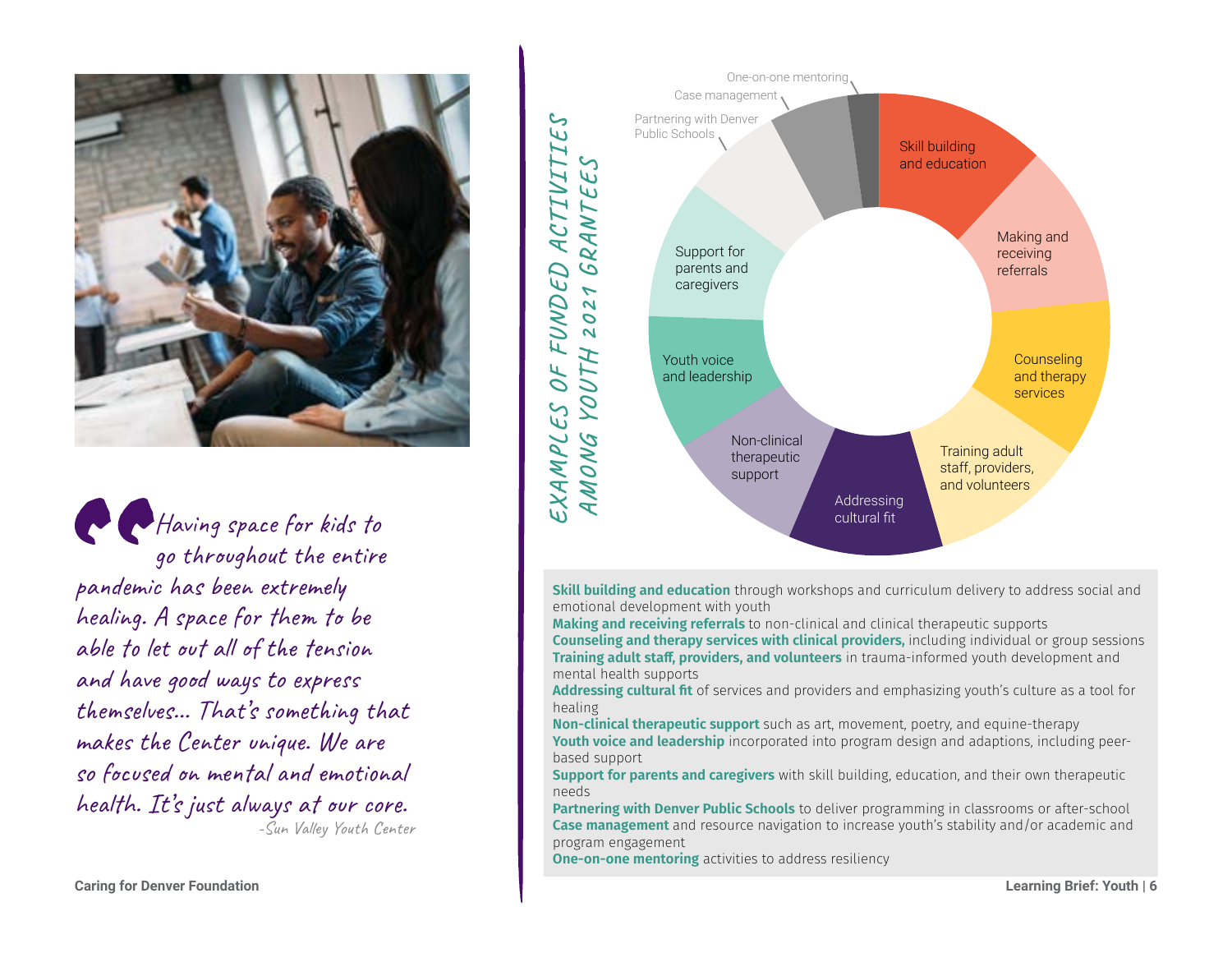### **HOW DOES THIS AFFECT WHERE WE GO FROM HERE?**

These learnings echo what we've heard from the broader community: Denver needs mental health and substance misuse care with inclusive access, attention to fit, and a continuum of care over time. For our youth funding area, this means Caring for Denver will continue to partner with grantees to provide:



**Inclusive Access** through interventions that promote spaces for youth to come together in healthy, safe, and healing environments. We will also continue to support interventions that build the skills of adult allies to address mental health and substance misuse needs in these environments.

**Attention to Fit** by supporting realistic grantee timelines for hiring that prioritizes fit of providers to the population being served and recognizes the need for programs to have time and space to build trusting relationships between youth and adults.

**Care Over Time** by supporting co-location of services in places youth already have connections and feel safe. We will also continue supporting grants that emphasize strong collaborations and referral systems to support growing demand and changing needs for youth.

Longevity is key. We needed time to hire the right person that's a good fit for the community and for the population we're serving. Having a grant that lasts three years will be incredibly impactful for us to see change and growth.

- Denver Rescue Mission

We also heard from grantees that the work is complex because humans are complex, the work is not linear, and it takes time before seeing impact. Consistent with past findings from other funding areas, grantees emphasized the importance of the honest and learning-focused relationship with us, multi-year funding opportunities, and our acknowledgement that not all organizations are the same and thus need space for flexibility as critical to their grant's success.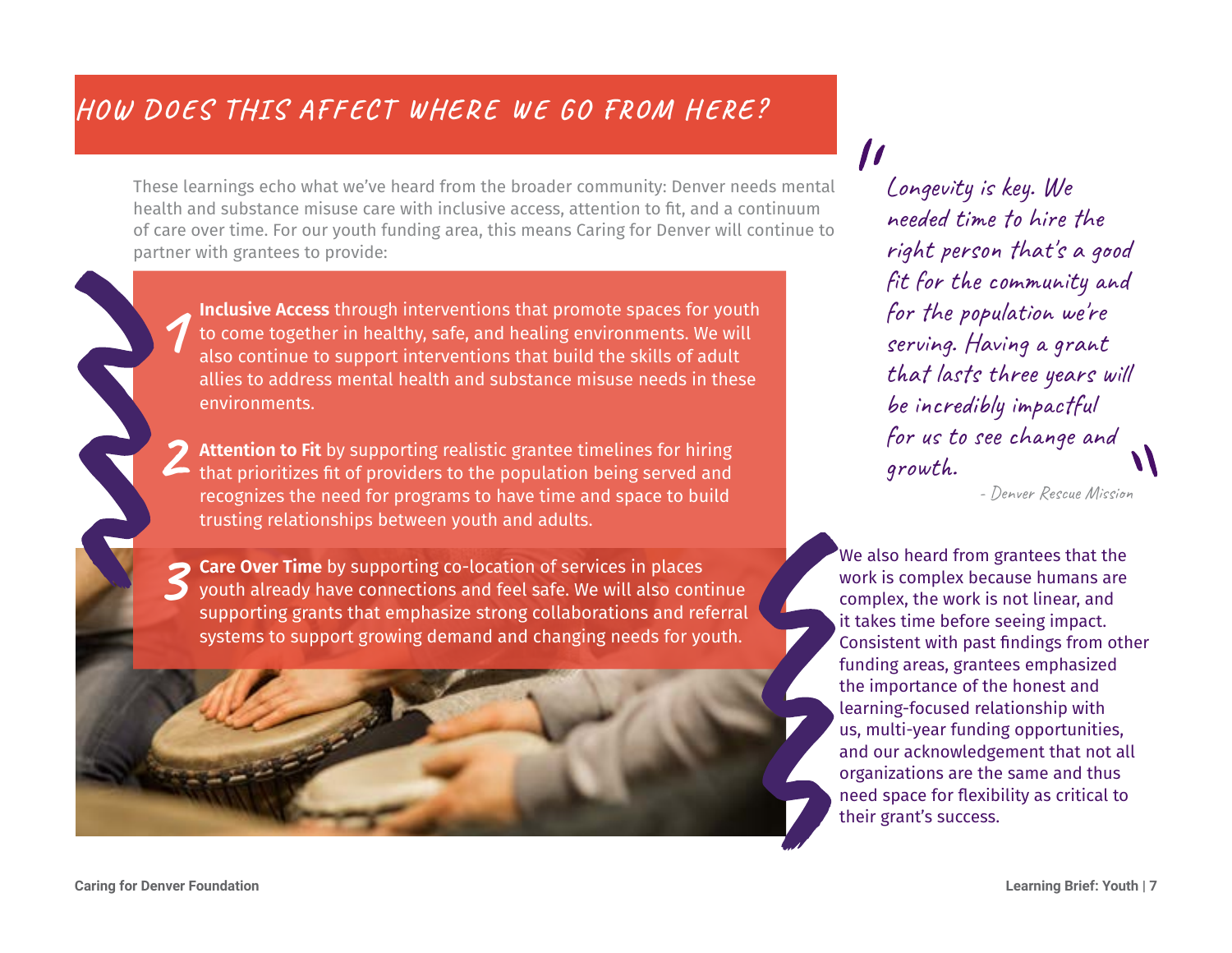# GRANTE

| <b>Skill building and education</b> through workshop and curriculum |  |
|---------------------------------------------------------------------|--|
| delivery to increase social and emotional development               |  |

| GRANTEE MATRIX                                                                                                                                                                                                                                                                                                                                                                                                |                         |                                        |                |                                 |                                  |                                           |                                         |                        |        |                                |                        |                          |                       |                                  |                  |                            |                            |                                          |                            |                                                        |                                   |                            |        |                       |                                          |                   |
|---------------------------------------------------------------------------------------------------------------------------------------------------------------------------------------------------------------------------------------------------------------------------------------------------------------------------------------------------------------------------------------------------------------|-------------------------|----------------------------------------|----------------|---------------------------------|----------------------------------|-------------------------------------------|-----------------------------------------|------------------------|--------|--------------------------------|------------------------|--------------------------|-----------------------|----------------------------------|------------------|----------------------------|----------------------------|------------------------------------------|----------------------------|--------------------------------------------------------|-----------------------------------|----------------------------|--------|-----------------------|------------------------------------------|-------------------|
| Grantees expressed a desire to connect with others who<br>are working on addressing the same areas. This matrix<br>is one way we hope to support this desire. Grantee<br>names are listed at right, linked to organizational<br>websites. We've used shading below to highlight<br>some common activities grantees are implementing.<br>Please reach out to us if you would like help making a<br>connection. | <b>Adoption Options</b> | Apprentice of Peace Youth Organization | Art from Ashes | Boys & Girls Clubs Metro Denver | Casa Milagro Youth Solutions Inc | Centus Counseling, Consulting & Education | Children's Hospital Colorado Foundation | Clayton Early Learning | Commún | Creative Strategies for Change | Denver Children's Home | Denver Health Foundation | Denver Rescue Mission | Denver's Early Childhood Council | Developmental FX | <b>Dream Center Denver</b> | From the Heart Enterprises | Girls Athletic Leadership Schools Denver | Girls Inc. of Metro Denver | <b>HEAL Denver Collaborative (Lincoln Hills Cares)</b> | Jewish Family Service of Colorado | Judi's House/JAG Institute | Khesed | <b>Launch Network</b> | Lutheran Family Services Rocky Mountains | Make A Chess Move |
| <b>Skill building and education</b> through workshop and curriculum<br>delivery to increase social and emotional development                                                                                                                                                                                                                                                                                  |                         |                                        |                |                                 |                                  |                                           |                                         |                        |        |                                |                        |                          |                       |                                  |                  |                            |                            |                                          |                            |                                                        |                                   |                            |        |                       |                                          |                   |
| Making and receiving referrals to non-clinical and clinical<br>therapeutic supports                                                                                                                                                                                                                                                                                                                           |                         |                                        |                |                                 |                                  |                                           |                                         |                        |        |                                |                        |                          |                       |                                  |                  |                            |                            |                                          |                            |                                                        |                                   |                            |        |                       |                                          |                   |
| <b>Counseling and therapy services with clinical providers,</b><br>including individual or group sessions                                                                                                                                                                                                                                                                                                     |                         |                                        |                |                                 |                                  |                                           |                                         |                        |        |                                |                        |                          |                       |                                  |                  |                            |                            |                                          |                            |                                                        |                                   |                            |        |                       |                                          |                   |
| Training adult staff, providers, and volunteers in trauma-<br>informed youth development and mental health supports                                                                                                                                                                                                                                                                                           |                         |                                        |                |                                 |                                  |                                           |                                         |                        |        |                                |                        |                          |                       |                                  |                  |                            |                            |                                          |                            |                                                        |                                   |                            |        |                       |                                          |                   |
| Addressing cultural fit of services and providers and<br>emphasizing youth's culture as a tool for healing                                                                                                                                                                                                                                                                                                    |                         |                                        |                |                                 |                                  |                                           |                                         |                        |        |                                |                        |                          |                       |                                  |                  |                            |                            |                                          |                            |                                                        |                                   |                            |        |                       |                                          |                   |
| Non-clinical therapeutic support such as art, movement,<br>poetry, and equine-therapy                                                                                                                                                                                                                                                                                                                         |                         |                                        |                |                                 |                                  |                                           |                                         |                        |        |                                |                        |                          |                       |                                  |                  |                            |                            |                                          |                            |                                                        |                                   |                            |        |                       |                                          |                   |
| Youth voice and leadership incorporated into program design<br>and adaptions, including peer-based support                                                                                                                                                                                                                                                                                                    |                         |                                        |                |                                 |                                  |                                           |                                         |                        |        |                                |                        |                          |                       |                                  |                  |                            |                            |                                          |                            |                                                        |                                   |                            |        |                       |                                          |                   |
| Support for parents and caregivers with skill building,<br>education, and their own therapeutic needs                                                                                                                                                                                                                                                                                                         |                         |                                        |                |                                 |                                  |                                           |                                         |                        |        |                                |                        |                          |                       |                                  |                  |                            |                            |                                          |                            |                                                        |                                   |                            |        |                       |                                          |                   |
| Partnering with Denver Public Schools to deliver programming<br>in classrooms or after-school                                                                                                                                                                                                                                                                                                                 |                         |                                        |                |                                 |                                  |                                           |                                         |                        |        |                                |                        |                          |                       |                                  |                  |                            |                            |                                          |                            |                                                        |                                   |                            |        |                       |                                          |                   |
| Case management and resource navigation to increase youth's<br>stability and/or academic and program engagement                                                                                                                                                                                                                                                                                               |                         |                                        |                |                                 |                                  |                                           |                                         |                        |        |                                |                        |                          |                       |                                  |                  |                            |                            |                                          |                            |                                                        |                                   |                            |        |                       |                                          |                   |
| <b>One-on-one mentoring</b> activities to address resiliency                                                                                                                                                                                                                                                                                                                                                  |                         |                                        |                |                                 |                                  |                                           |                                         |                        |        |                                |                        |                          |                       |                                  |                  |                            |                            |                                          |                            |                                                        |                                   |                            |        |                       |                                          |                   |
| <b>Caring for Denver Foundation</b>                                                                                                                                                                                                                                                                                                                                                                           |                         |                                        |                |                                 |                                  |                                           |                                         |                        |        |                                |                        |                          |                       |                                  |                  |                            |                            |                                          |                            |                                                        |                                   |                            |        |                       | Learning Brief: Youth   8                |                   |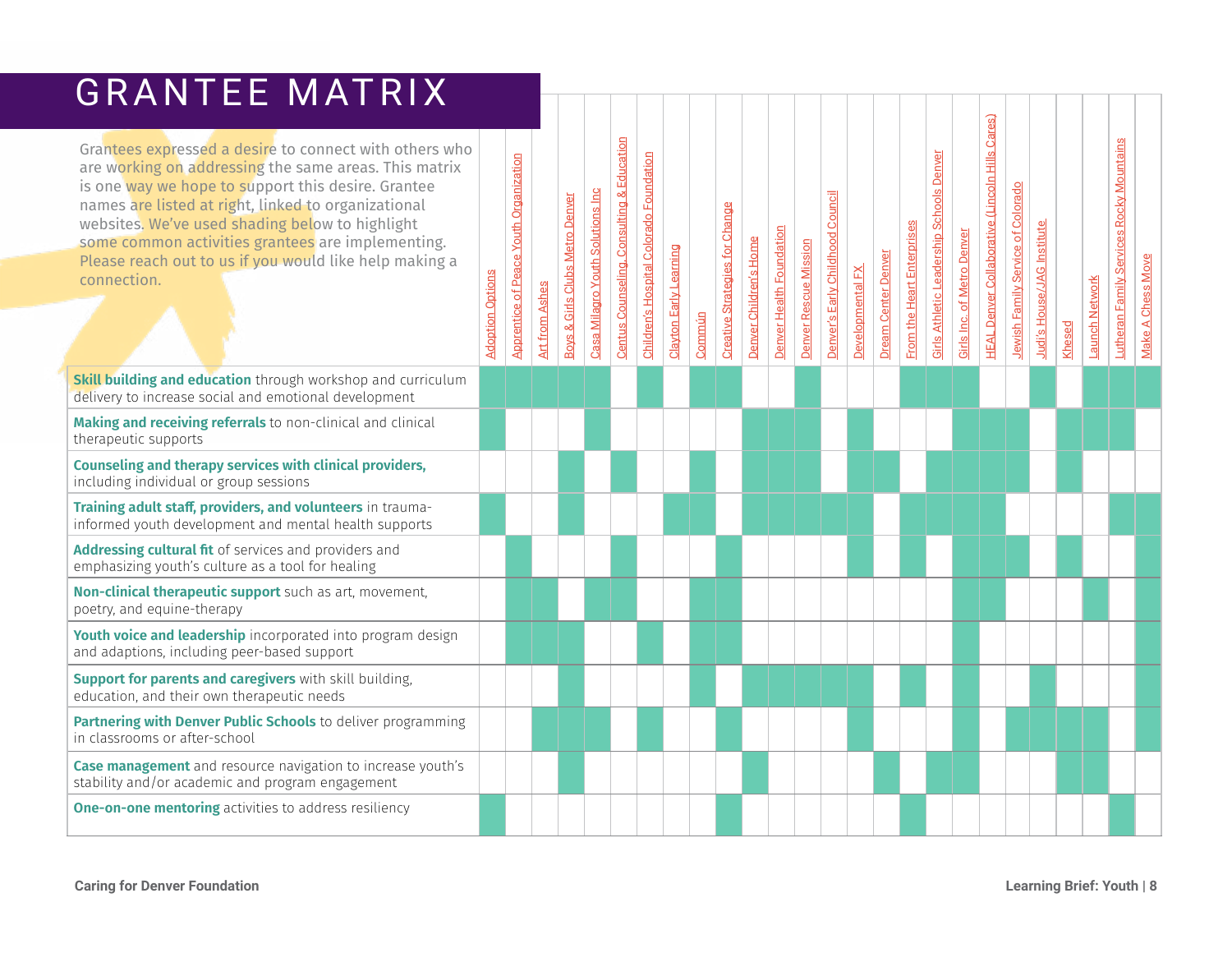# GRANTEE MATRIX CONTINUED

| CONTINUED                                                                                                                    |                                       |               |                                  |                     |               |                |                     |                                |                                           |                                  |                  |                        |                    |                             |                         |                                     |                 |                      |                          |                   |                         |                |                    |                |                        |
|------------------------------------------------------------------------------------------------------------------------------|---------------------------------------|---------------|----------------------------------|---------------------|---------------|----------------|---------------------|--------------------------------|-------------------------------------------|----------------------------------|------------------|------------------------|--------------------|-----------------------------|-------------------------|-------------------------------------|-----------------|----------------------|--------------------------|-------------------|-------------------------|----------------|--------------------|----------------|------------------------|
|                                                                                                                              | <b>Mental Health Center of Denver</b> | Mile High 360 | Muslim Youth for Positive Impact | <b>Project PAVE</b> | Project VOYCE | Queer Asterisk | Rise Above Colorado | <b>Riseup Community School</b> | Rocky Mountain Immigrant Advocacy Network | Saint Joseph Hospital Foundation | Second Wind Fund | Star Girlz Empowerment | <b>STRIVE Prep</b> | Struggle of Love Foundation | Sun Valley Youth Center | <b>Tennyson Center for Children</b> | The ROCK Center | The Spring Institute | <b>Thriving Families</b> | <b>Urban Peak</b> | <b>Vuela for Health</b> | Warren Village | Women's Wilderness | Words To Power | <b>Youth On Record</b> |
| <b>Skill building and education</b> through workshop and curriculum<br>delivery to increase social and emotional development |                                       |               |                                  |                     |               |                |                     |                                |                                           |                                  |                  |                        |                    |                             |                         |                                     |                 |                      |                          |                   |                         |                |                    |                |                        |
| Making and receiving referrals to non-clinical and clinical<br>therapeutic supports                                          |                                       |               |                                  |                     |               |                |                     |                                |                                           |                                  |                  |                        |                    |                             |                         |                                     |                 |                      |                          |                   |                         |                |                    |                |                        |
| Counseling and therapy services with clinical providers,<br>including individual or group sessions                           |                                       |               |                                  |                     |               |                |                     |                                |                                           |                                  |                  |                        |                    |                             |                         |                                     |                 |                      |                          |                   |                         |                |                    |                |                        |
| Training adult staff, providers, and volunteers in trauma-<br>informed youth development and mental health supports          |                                       |               |                                  |                     |               |                |                     |                                |                                           |                                  |                  |                        |                    |                             |                         |                                     |                 |                      |                          |                   |                         |                |                    |                |                        |
| Addressing cultural fit of services and providers and<br>emphasizing youth's culture as a tool for healing                   |                                       |               |                                  |                     |               |                |                     |                                |                                           |                                  |                  |                        |                    |                             |                         |                                     |                 |                      |                          |                   |                         |                |                    |                |                        |
| Non-clinical therapeutic support such as art, movement,<br>poetry, and equine-therapy                                        |                                       |               |                                  |                     |               |                |                     |                                |                                           |                                  |                  |                        |                    |                             |                         |                                     |                 |                      |                          |                   |                         |                |                    |                |                        |
| Youth voice and leadership incorporated into program design<br>and adaptions, including peer-based support                   |                                       |               |                                  |                     |               |                |                     |                                |                                           |                                  |                  |                        |                    |                             |                         |                                     |                 |                      |                          |                   |                         |                |                    |                |                        |
| Support for parents and caregivers with skill building,<br>education, and their own therapeutic needs                        |                                       |               |                                  |                     |               |                |                     |                                |                                           |                                  |                  |                        |                    |                             |                         |                                     |                 |                      |                          |                   |                         |                |                    |                |                        |
| Partnering with Denver Public Schools to deliver programming<br>in classrooms or after-school                                |                                       |               |                                  |                     |               |                |                     |                                |                                           |                                  |                  |                        |                    |                             |                         |                                     |                 |                      |                          |                   |                         |                |                    |                |                        |
| <b>Case management</b> and resource navigation to increase youth's<br>stability and/or academic and program engagement       |                                       |               |                                  |                     |               |                |                     |                                |                                           |                                  |                  |                        |                    |                             |                         |                                     |                 |                      |                          |                   |                         |                |                    |                |                        |
| <b>One-on-one mentoring</b> activities to address resiliency                                                                 |                                       |               |                                  |                     |               |                |                     |                                |                                           |                                  |                  |                        |                    |                             |                         |                                     |                 |                      |                          |                   |                         |                |                    |                |                        |